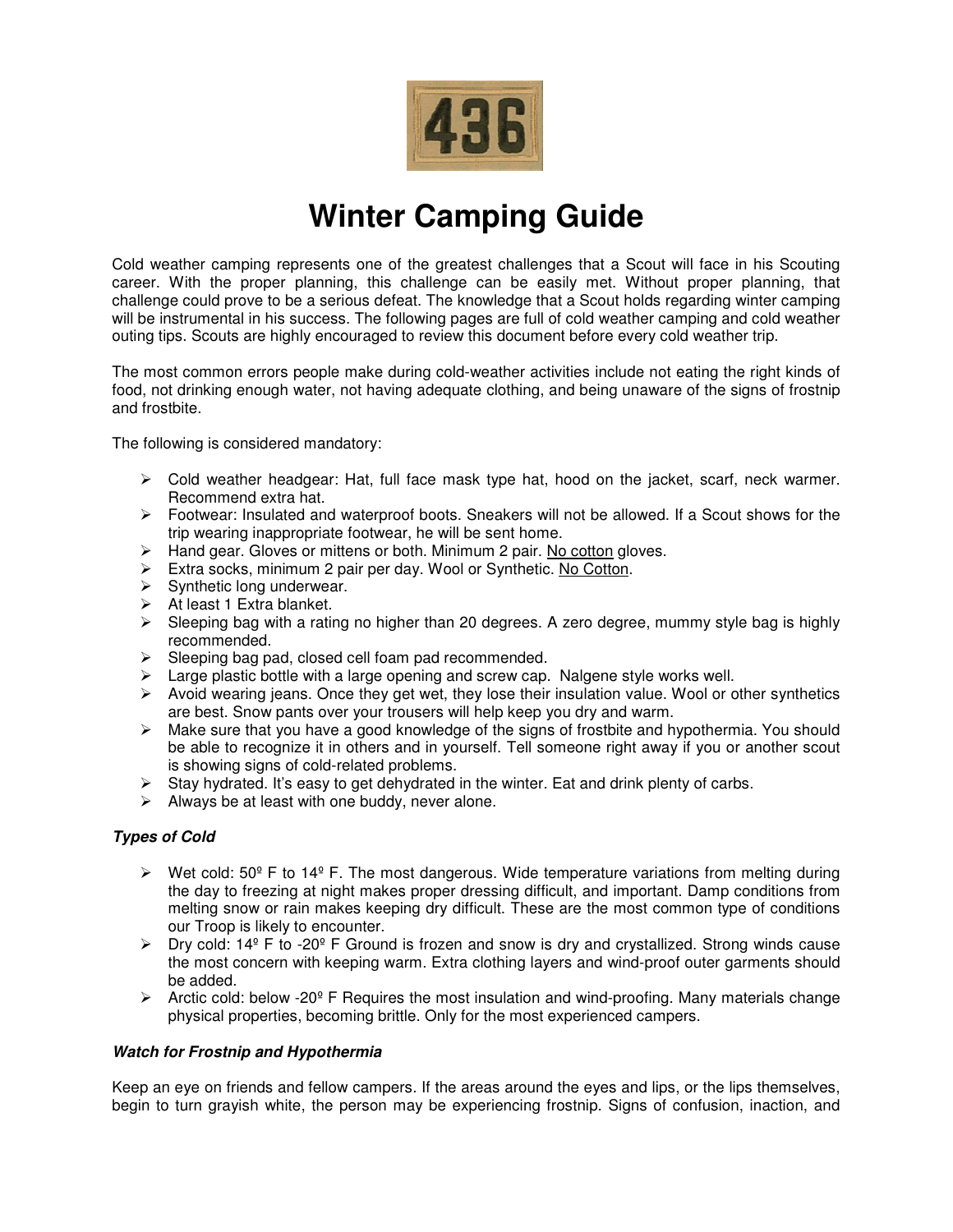shivering are all progressive signs of hypothermia (overexposure to winter elements). If you get cold, huddle up or sit by the fire. Action and movement will also stimulate blood flow and distribute warmth throughout the body.

# **Clothing**

Proper dress for cold weather camping is an absolute must for keeping warm and dry in order to have an enjoyable camping experience. AVOID COTTON! Cotton holds onto moisture, keeping it close to the skin, and thereby losing all insulation value. Perspiration which would normally drip off the body is absorbed by the cotton keeping it close to the skin, further cooling the body. This could easily mean the difference between comfort and hypothermia. "Thermal" undershirts found at department stores are almost always 100% or 50% cotton. Go to the sports department and look for polypropylene. Most man-made fibers and wool will wick moisture away from the skin.

Layer like an onion to stay warm and comfortable. Air is an excellent insulator and by wearing several layers of clothes you will keep warm. For this system to work, it's imperative that each piece of clothing be sufficiently large so that every item can be worn at once, in any order, in the worst of conditions. When you're active, wear only those layers needed to stay comfortable. As you cool down, add a layer. If you feel yourself heating up, simply remove a layer before you start to sweat. Always pack a little more than you think you'll need.

## **Don't Get Left Out in the C.O.L.D.**

- $\triangleright$  C Clean dirty clothes lose their loft and get you cold.
- $\triangleright$  O Overheat never get sweaty, strip off layers to stay warm but no too hot.
- $\triangleright$  L Layers Dress in synthetic layers for easy temperature control.
- $\triangleright$  D Dry wet clothes (and sleeping bags) also lose their insulation.

## **Remember the 3 W's of Layering**

- 1) Wicking inside layer
- 2) Warmth middle layer(s)
- 3) Wind/Water outer layer

#### **Under Layer/Underwear – Inside Layer**

The innermost layer must wick perspiration from the skin and transport it to an adjacent, outer layer. For this to occur, the wicking layer must be very thin and in direct contact with the skin. Look for underwear tops and bottoms, face masks, liner socks, and liner gloves made from polypropylene, Capilene, Coolmax, Dryskin, Powerdry, Thermastat, and Thermax.

#### **Insolating Layer – Middle Layer**

The middle, insulating layer traps air and restricts its circulation. This layer keeps you warm. Remember, several thin garments are warmer and more flexible than a single thick layer. It also makes it easier to regulate temperature if you get too warm by being able to remove some layers.

Since cotton and down are very poor insulators when wet, look for pants, shirts, sweaters, jackets, vests, socks, hats, and mittens made from wool, piles and fleeces, and fiber fills.

#### **Outer Layer/Shell – Wind/Water Outer Layer**

The outer shell layer protects you from the wind, rain, and snow. For the upper body, a parka with a hood as well as wrist and waist closures is best. Pants with waist and ankle closures work well to protect the lower body. Both of these garments should be sufficiently oversized so they'll fit over all of the insulating layers when they're worn at once in extremely cold weather. Breathable, windproof shell garments are often constructed of Ripstop, Supplex, Taslan, Versatech, etc. Waterproof and breathable shells are typically made from Gore-Tex, the industry standard. If nothing else, the outer shell should at least be 60/40 nylon.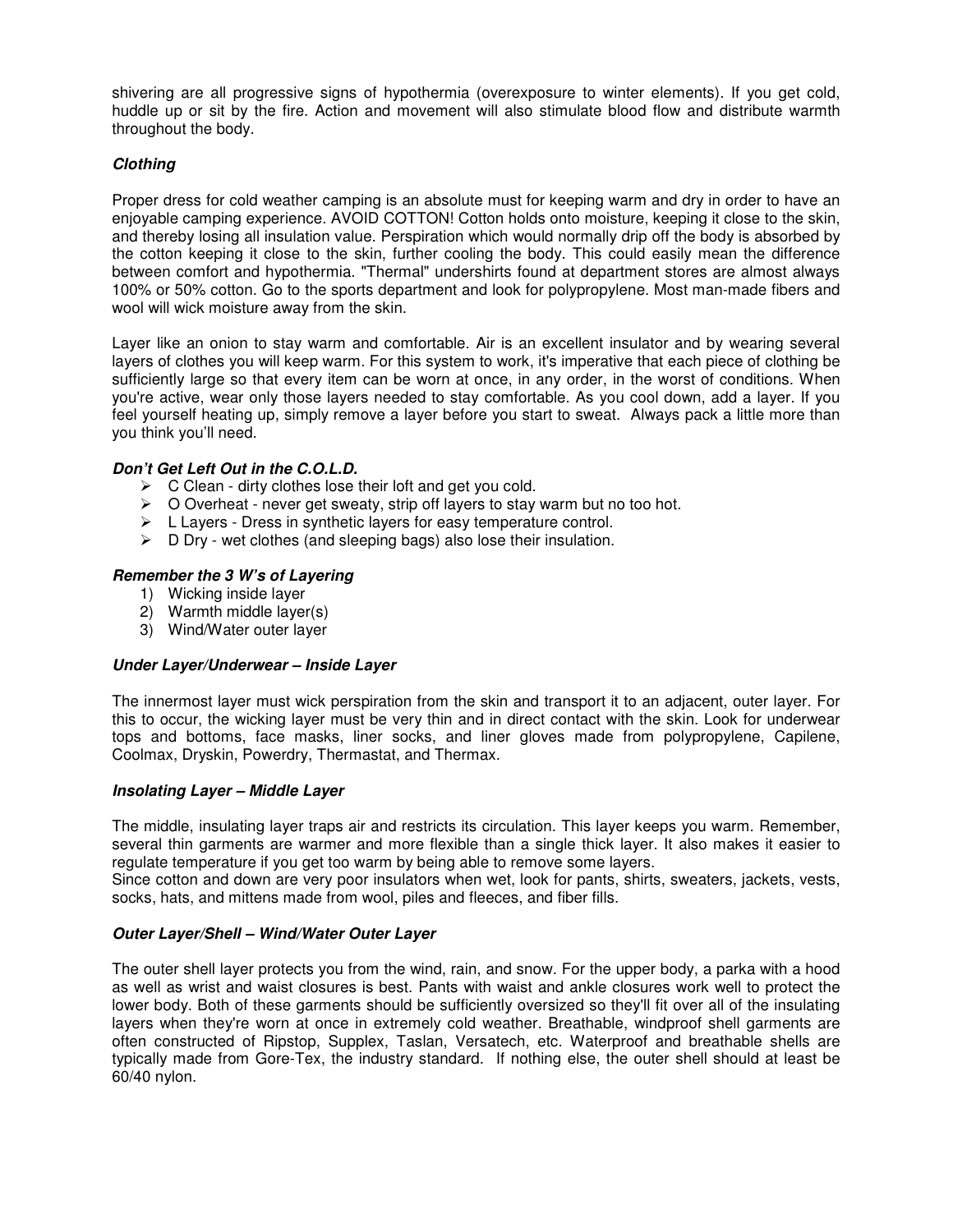#### **Hat...A MUST!!!**

Always carry a thin polypropylene balaclava (or face mask) as well as two warm hats as you can loose from 50 to 70 percent of your body heat through an uncovered head.

#### **Hands & Feet**

To keep from losing what little heat reaches your hands, use a layered mitten system consisting of polypro glove liners, one or two insulating mittens, and mitten shells. Get mittens with long cuffs. These keep hands much warmer than gloves. The cuffs should extend past the wrist.

"Glomitts" are finger-less wool gloves with the finger part of a mitten attached to the back of the knuckles. Normally the mitten is over the fingers, but when it comes time to fiddle with the stove, or even light a match, the mitten part flips up and Velcro's to the back of the glove.

Under the mitten wear some type of thin acrylic knit gloves. You can either buy glove liners at an outdoor store or go to the women's section of some discount department store like Walmart. Look for the one-size fits all mini-gloves for around a buck. They work fine for a fraction of the cost of an "official" glove liner.

To keep your feet warm, wear one or two pairs of thick insulating socks over a pair of polypro liner socks inside waterproof boots. No matter what type of footwear you use, make sure they don't fit too tight. If your feet lack wiggle room, remove a pair of socks. Adequate circulation is essential as tight footwear means cold feet. You can also use plastic grocery bags or bread bags over socks. This keeps your boots dry and you can easily change those wet socks.

#### **Sleeping**

Natural fiber sleeping bags and down bags do not maintain their insulation properties when damp. A synthetic bag will take care of most of your needs. A mummy style bag is warmer than a rectangular, as there is less space for your body to heat. Also, most mummy bags have a hood to help protect your head. If you only have a rectangular sleeping bag, bring an extra blanket to pack around your shoulders in the opening to keep air from getting in. Two +20ºF sleeping bags, one inside the other will work to lower the rating of both bags.

Don't burrow in - keep your mouth and nose outside the bag. Moisture from your breath collecting in your bag is a quick way to get real cold. Keep the inside of the bag dry. Remember to air out your sleeping bag and tent, when weather permits. Perspiration and breath condense in the tent at night and the water will reduce insulating properties of your bag.

Don't sleep directly on the ground; insulate yourself from the ground as much as possible to avoid cold spots at the shoulders and hips. Use a sleeping pad or better yet, a  $\frac{1}{2}$ -inch thick closed cell foam. Use more than one insulating layer below you  $-$  it's easy to slide off the first one. Many experienced winter campers add a second ¾-length pad for extremely cold temperatures. Use a ground cloth to keep ground moisture from your bag. Your body will warm up frozen ground to a point were moisture can become an issue. A bag liner made from an old blanket, preferably wool, will greatly enhance the bags warmth. No cots or air mattresses! Better to lay on with 30º earth instead of –10º air.

Hang your sleeping bag up or just lay it out, between trips, so the filling will not compress and lose its insulating properties.

#### **Clothing for Sleeping**

Always change into dry clothing before you go to bed. Put on dry clothing or pajamas before entering the sleeping bag. During colder periods, wear additional synthetic-insulated layers of clothing to extend the comfort range of your sleeping bag. Adding additional layers will only work if they fit loosely on you and in the bag itself.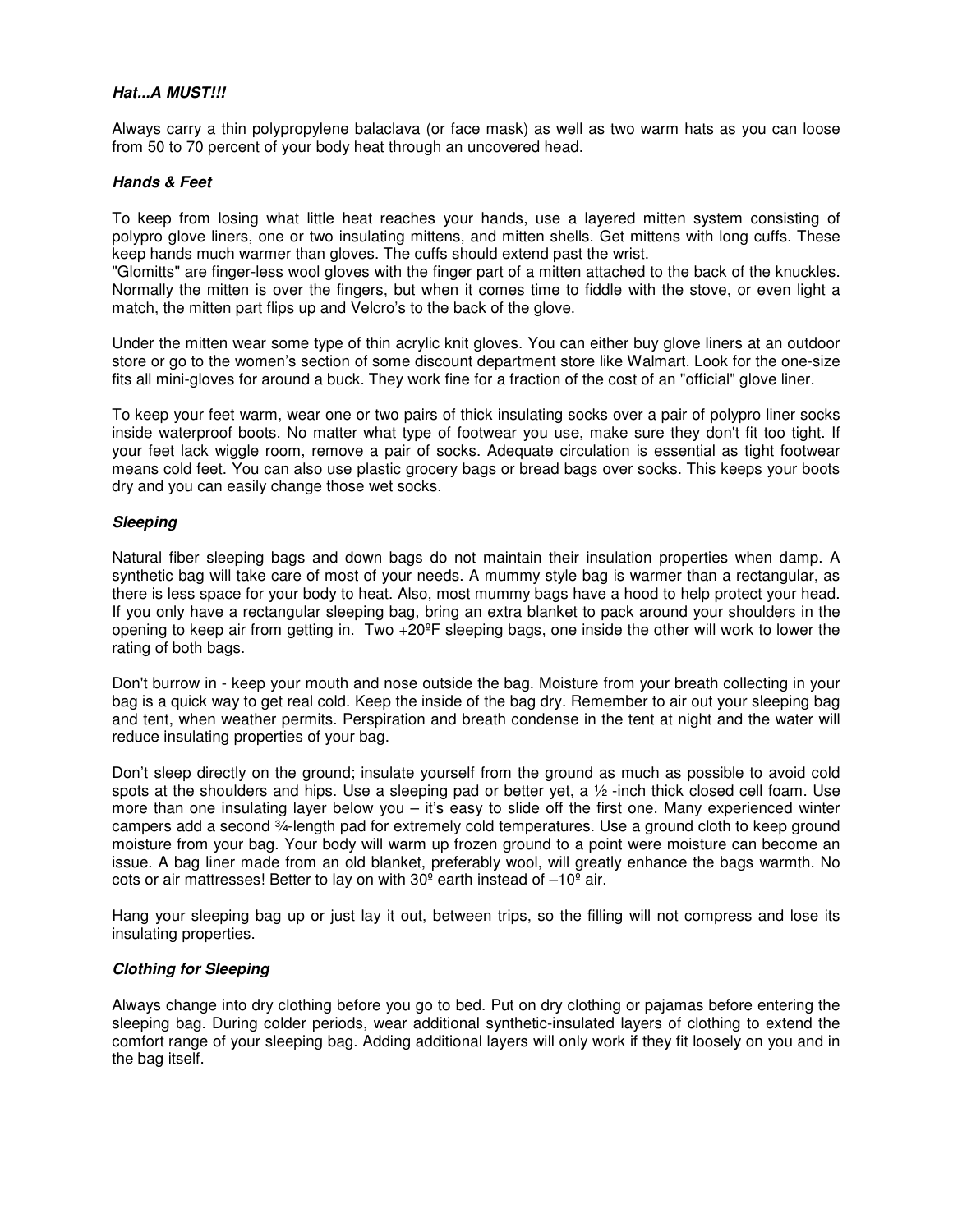Wear a hat to keep your head warm and reduce heat loss. Wear a loose fitting hooded pull over type sweatshirt to sleep in.

Cold feet make it difficult to sleep. Wear two pairs of thick, dry socks. Put a hand warmer (in a sock) at the foot of your sleeping bag before getting into it. Some of the toe/hand warmers will last 8 hours.

If possible, fill a couple of Nalgene water bottles with warm water and sleep with one between your legs (warms the femoral artery) and with one at your feet.

Put on tomorrow's t-shirt and underwear at bedtime. That way you won't be starting with everything cold next to your skin in the morning.

Put tomorrow's clothes in your bag with you. This is especially important if you're small of stature. It can be pretty hard to warm up a big bag with a little body, the clothes cut down on that work. Plus tomorrow's clothes won't be cold when you go to put them on.

Eat a high-energy snack before bed, and then brush your teeth. The extra fuel will help your body stay warm. Take a Snickers bar or similar to bed and eat it if you wake up chilly in the night.

Exercise before bedding down to increase body heat. This will help to warm your bag quicker. Be careful not to start perspiring.

#### **More Tips & Tricks to Consider**

- $\triangleright$  Be dry by sundown. No wet (sweaty) bodies or wet inner clothing.
- $\triangleright$  Keep your hands and feet warm. Your body will always protect the core, so if your hands and feet are warm, your core will also likely be warm. If your hands or feet are cold, put on more layers, and put on a hat!
- $\triangleright$  All underwear, socks, and long underwear should be packed in zip-lock bags. Dryness is the key to success!
- $\triangleright$  Drink WATER. It's easy to get dehydrated in the winter. You aren't visibly sweating, so you don't think to drink water, but since the air is so dry, you lose a LOT of water through breathing. Drink lots of water! Stay away from caffeinated drinks such as soda, coffee, and tea.
- $\triangleright$  Food consumption should include sugars, carbohydrates, proteins, and fats. Consider bringing extra food that doesn't need to be heated or cooked. Granola bars, trail mix, etc.
- > Drain your bladder before you go to bed. Having to go in the middle of the night when it's 5 degrees out chills your entire body. Drink all day, but stop one hour before bed.
- Place an empty capped plastic bottle outside your tent door if you do have to deal with "night calls." This will reduce your exposure when you have to answer that call. Remember to empty the bottle away from the camp in the morning.
- $\triangleright$  Put a couple of long-lasting hand warmers into your boots after you take them off. Your boots will dry out during the night.
- $\triangleright$  If possible, build a wind break outside your tent by piling up snow or leaves to a height sufficient to protect you when lying down.
- $\triangleright$  For strong winds, a rain fly for a tent can be pitched to serve as a wind break. The wind chill factor can often be considerable and can result in effective temperatures being much lower than nominal.